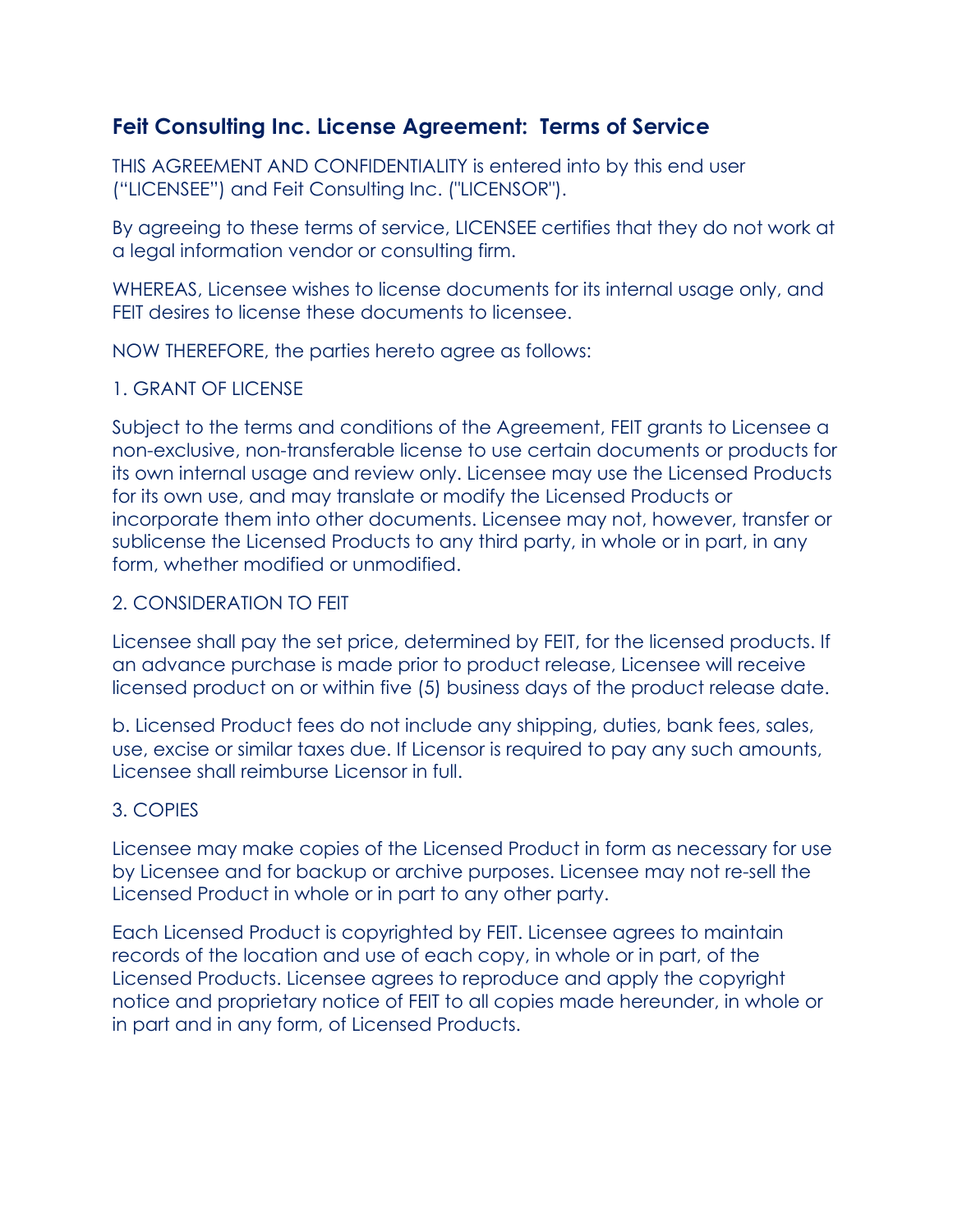## 4. OWNERSHIP

The original and any copies of the Licensed Products, made by Licensee, including translations, compilations, partial copies, modifications, and updates, are the property of FEIT.

# 5. PROPRIETARY RIGHTS

Licensee recognizes that FEIT regards the Licensed Products as its proprietary information and as confidential trade secrets of great value. Licensee agrees not to provide or to otherwise make available in any form the Licensed Products, or any portion thereof, to any person other than employees of Licensee without the prior written consent of FEIT. Licensee further agrees to treat the Licensed Products with at least the same degree of care with which Licensee treats its own confidential information and in no event with less care than is reasonably required to protect the confidentiality of the Licensed Products.

#### 6. TERM

The license granted hereunder shall continue unless and until terminated pursuant to Section 7 hereof and subject to Licensee's proper performance of its obligations hereunder.

#### 7. DELIVERY OF LICENSED PRODUCTS

FEIT shall deliver the licensed product on or after the release date, as determined by FEIT. Any purchases made after the License Product release date will be delivered to the Licensee within 72 hours of final online purchase.

#### 8. WARRANTY DISCLAIMER

FEIT licenses, and Licensee accepts, the Licensed Products "AS IS." FEIT PROVIDES NO WARRANTIES AS TO THE FUNCTION OR USE OF THE LICENSED PRODUCTS, WHETHER EXPRESS, IMPLIED, OR STATUTORY, INCLUDING, WITHOUT LIMITATION, ANY IMPLIED WARRANTIES OF MERCHANTABILITY OR FITNESS FOR PARTICULAR PURPOSE. THE ENTIRE RISK AS TO THE QUALITY OF THE LICENSED PRODUCT IS WITH LICENSEE. LICENSOR DOES NOT WARRANT THAT THE LICENSED PRODUCTS WILL MEET LICENSEE'S REQUIREMENTS OR THAT THE LICENSED PRODUCTS WILL BE UNINTERRUPTED OR ERROR FREE.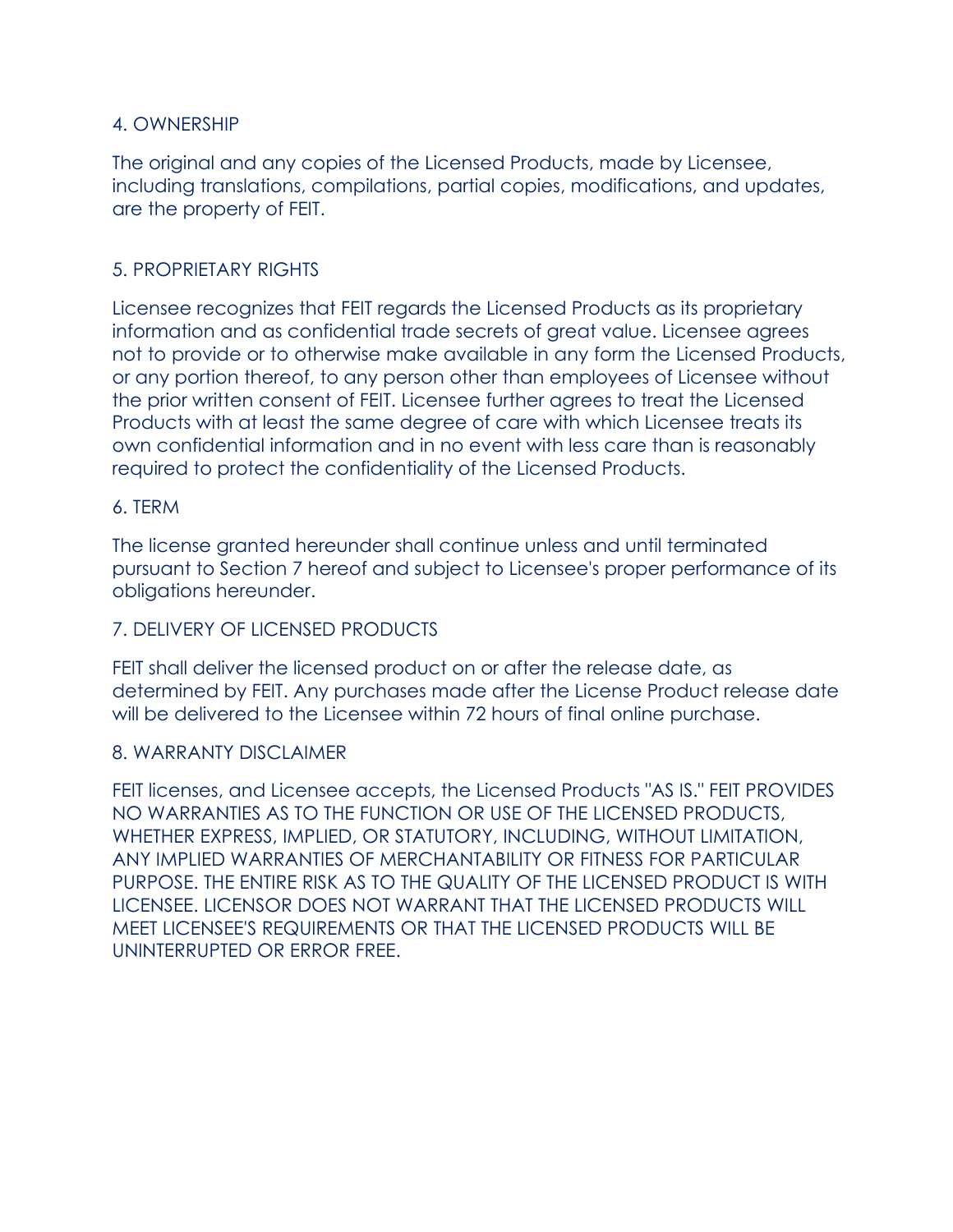# 9. LIMITATION OF LIABILITY

FEIT'S LIABILITY TO LICENSEE UNDER ANY PROVISIONS OF THIS AGREEMENT FOR DAMAGES FINALLY AWARDED SHALL BE LIMITED TO THE AMOUNTS ACTUALLY PAID HEREUNDER BY LICENSEE TO FEIT. IN NO EVENT SHALL FEIT BE LIABLE FOR INDIRECT, INCIDENTAL, SPECIAL, OR CONSEQUENTIAL DAMAGES, INCLUDING LOSS OF USE, LOSS OF PROFITS OR INTERRUPTION OF BUSINESS, HOWEVER CAUSED OR ON ANY THEORY OF LIABILITY.

#### 10. NOTICES

All notices in connection with this Agreement shall be in writing and may be given by email, certified, registered, or first class mail or personally delivered at the address set forth on the front page. For purposes of this Agreement, a notice shall be deemed effective upon personal delivery or email to the party, or if by mail five days after proper deposit in a mail box.

#### 11. SUCCESSORS

This Agreement will be binding upon and will inure to the benefit of the parties hereto and their respective representatives, successors and assigns except as otherwise provided herein.

#### 12. SEVERABILITY

In the event any provision of this Agreement is determined to be invalid or unenforceable, the remainder of this Agreement shall remain in force as if such provision were not a part.

#### 13. GOVERNING LAW/FORUM

This Agreement shall be governed and interpreted by the laws of the State of Florida. Lee County, Florida shall be the appropriate venue and jurisdiction for the resolution of any disputes hereunder. Both parties hereby consent to such personal and exclusive jurisdiction.

#### 17. NON-ASSIGNMENT

This Agreement and the licenses granted by it may not be assigned, sublicensed, or otherwise transferred by Licensee without the prior written consent of FEIT.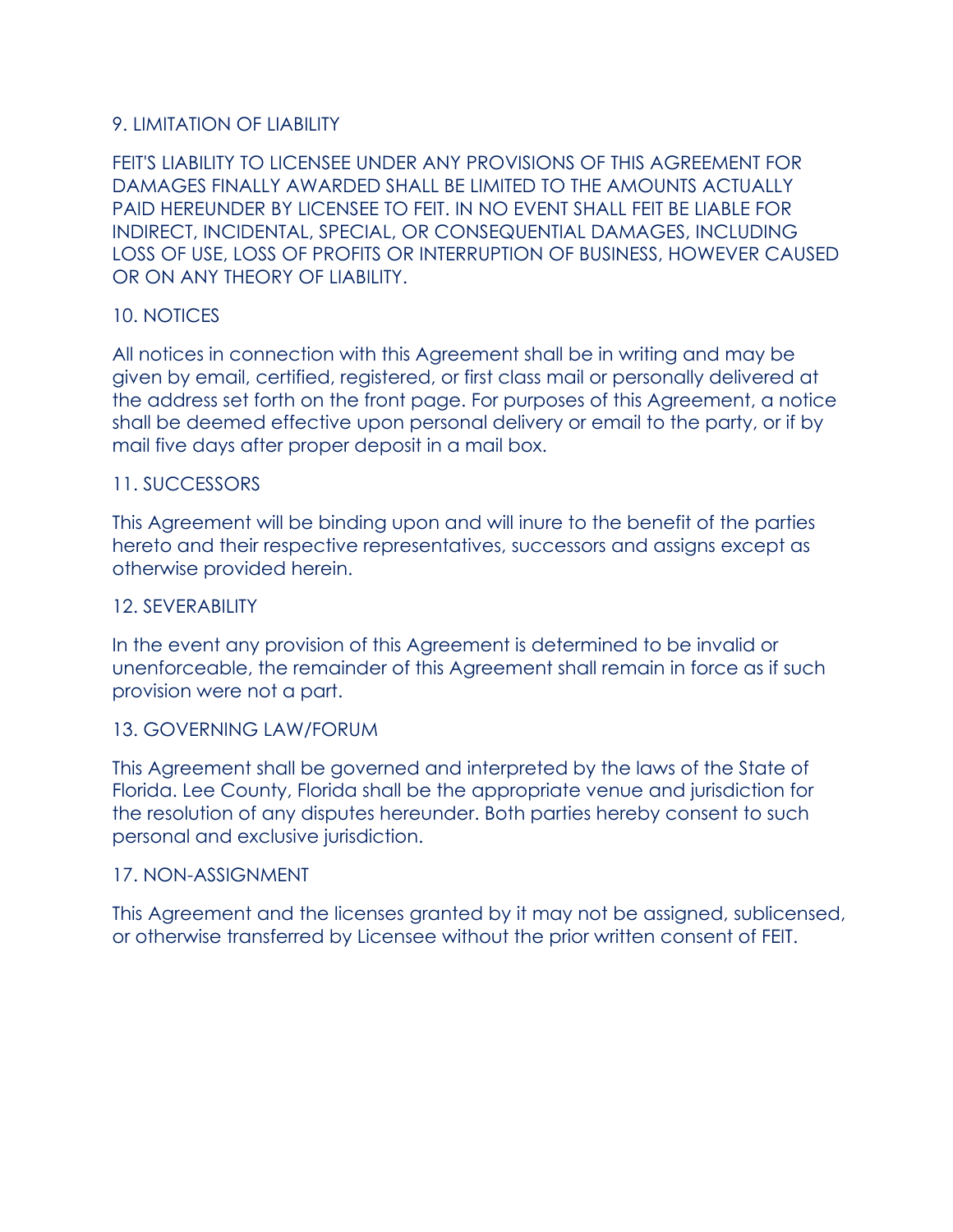Feit Consulting Inc. – Nondisclosure Agreement

The LICENSEE further agrees for the purpose of preventing the unauthorized disclosure of Confidential Information as defined below. The LICENSEE and FEIT agree to enter into a confidential relationship with respect to the disclosure of certain proprietary and confidential information ("Confidential Information").

1. Definition of Confidential Information. For purposes of this Agreement, "Confidential Information" shall include all information or material that has or could have commercial value or other utility in the business in which FEIT is engaged.

2. Exclusions from Confidential Information. LICENSEE's obligations under this Agreement do not extend to information that is: (a) publicly known at the time of disclosure or subsequently becomes publicly known through no fault of LICENSEE; (b) discovered or created by LICENSEE before disclosure by FEIT; (c) learned by LICENSEE through legitimate means other than from FEIT or FEIT's representatives; or (d) is disclosed by LICENSEE with FEIT's prior written approval.

3. Obligations of LICENSEE. LICENSEE shall hold and maintain the Confidential Information in strictest confidence for the sole and exclusive benefit of FEIT. LICENSEE shall carefully restrict access to Confidential Information to employees, as is reasonably required and shall require those persons to sign nondisclosure restrictions at least as protective as those in this Agreement. LICENSEE shall not, without prior written approval of FEIT, use for LICENSEE's own benefit, publish, copy, or otherwise disclose to others, or permit the use by others for their benefit or to the detriment of FEIT, any Confidential Information. LICENSEE shall return to FEIT any and all records, notes, and other written, printed, or tangible materials in its possession pertaining to Confidential Information immediately if FEIT requests it in writing.

4. Time Periods. The nondisclosure provisions of this Agreement shall survive the termination of this Agreement and LICENSEE's duty to hold Confidential Information in confidence shall remain in effect until the Confidential Information no longer qualifies as a trade secret or until FEIT sends LICENSEE written notice releasing LICENSEE from this Agreement, whichever occurs first.

5. Relationships. Nothing contained in this Agreement shall be deemed to constitute either party a partner, joint ventures or employee of the other party for any purpose.

6. Severability. If a court finds any provision of this Agreement invalid or unenforceable, the remainder of this Agreement shall be interpreted so as best to effect the intent of the parties.